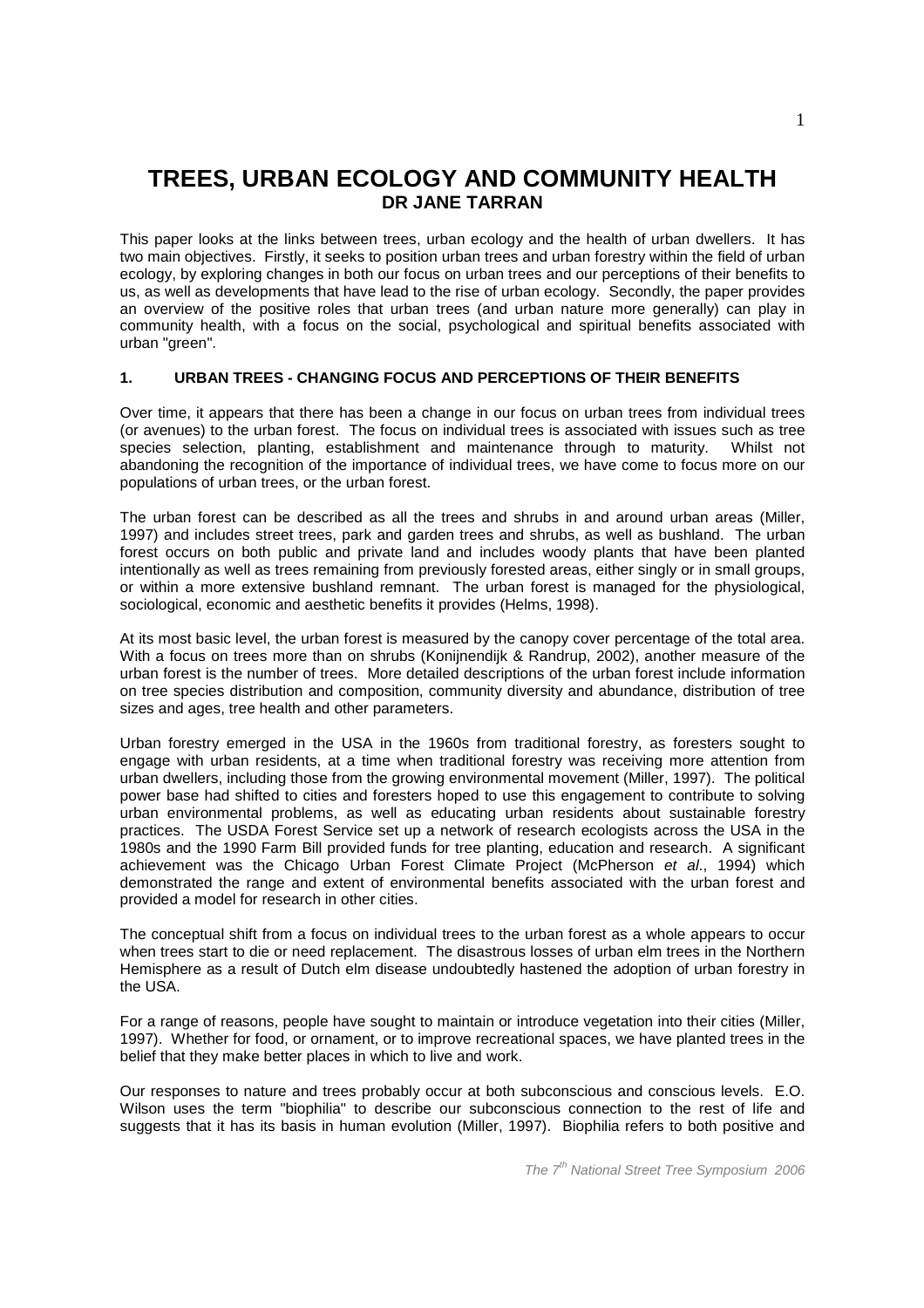negative responses to elements of the natural world that had survival value to our evolutionary predecessors e.g. our preference for savanna-like parkland (a positive) and our fear of spiders and snakes (a negative).

Benefits of urban forests are found in four main categories -

- aesthetic and visual benefits
- environmental and ecological benefits
- social, psychological and spiritual benefits
- economic benefits to business

The aesthetic and visual benefits are the ones familiar to most urban dwellers and were probably the reasons behind early tree planting in cities. The perception of urban trees, however, as merely "ornamental" suggests that they might be non-essential to cities and this has unfortunate implications for their planning and management.

Over the last 20 years, researchers have been exploring the other three categories of benefits. Whilst there are technological alternatives to trees for achieving environmental benefits in cities, benefit:cost analyses indicate the value of trees (McPherson & Simpson, 2002). As regards social and psychological benefits, it may be that our attachment to nature is so deep that urban nature is essential and not easily substituted.

Despite this recognition of the multiple benefits provided by urban trees, a major impediment to effective funding of urban forests derives from the fact that the benefits provided by trees are almost pure public goods (Bisco Werner et al., undated) - that is, trees provide benefits that may be enjoyed by anyone and the cost to produce the benefits is the same no matter how many people receive them. These qualities mean that the economic market will discount or ignore the value of trees. Once a tree is planted, it is virtually impossible to charge people for its environmental, aesthetic or symbolic benefits.

## **2. URBAN ECOLOGY - WHAT IS IT?**

Urban ecology involves ecological research carried out in cities and towns (Niemela, 1999; Pickett et al., 1997), as ecological models developed in natural areas are applied to urban areas (Lord et al., 2003).

The city itself is viewed as an ecosystem - a new type of ecosystem, the urban ecosystem, created by humans specifically for dwelling (McIntyre et al., 2000). Since urbanisation is both an ecological and social phenomenon, integrating both natural and social sciences in the study of urban ecosystems is crucial - urban ecology is an interdisciplinary field (McIntyre et al., 2000).

In considering ways in which cities need to adjust in the future, the functioning of the cities, both ecologically and socially, rather than their appearance is believed to be of prime importance (Platt, 2004). This implies a stronger appreciation of the role of nature and its functions in urban areas, the establishment of links between humans and nature in urban areas and the development of new strategies to restore ecological services in urban areas.

Ecology is concerned with the relationships and interactions between organisms and their environments (McIntyre et al., 2000; Walbridge, 1997). Patterns of interaction include energy flows and food webs. The aim is to develop an holistic understanding of natural processes within a defined system i.e. a "patch" of the planet or a natural community. Studies can be carried out at different scales, such as a catchment around a river, a forest or a single pool of water.

Traditionally, ecology has been studied in "pristine" ecosystems, often in remote areas with minimal human impacts. Some ecologists do study natural areas within urban and suburban landscapes (e.g.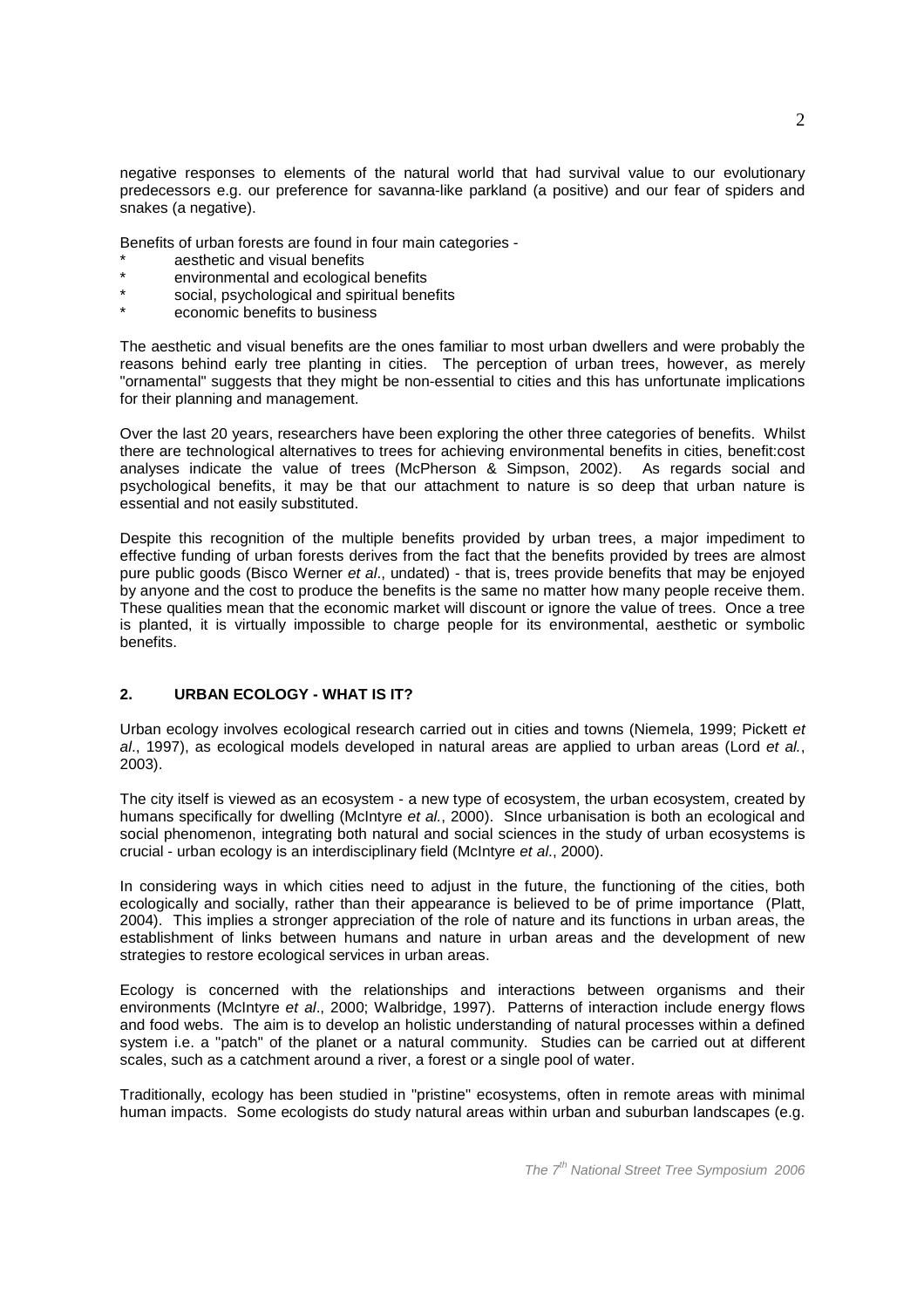bushland, wetlands and rivers) but the focus has tended to be on the area itself, rather than the area as part of the broader urban setting.

The term "urban" is a geographical term characterising the land use of an area (Niemela, 1999). It refers to a fairly large, densely populated area with industrial, business and residential districts. In Australia, an Urban Centre is defined as a population cluster of 1000 people or more (Australian Bureau of Statistics, 2004), with a Major Urban Centre being a cluster of 100,000 people or more. In 1996, about 88% of people in NSW and in Victoria lived in Urban Centres, while 67-68% in both states lived in Major Urban Centres (Australian Bureau of Statistics, 2004).

#### **3. WHY URBAN ECOLOGY HAS BEEN OVERLOOKED IN THE PAST**

There is widespread recognition that urban and suburban landscapes have been understudied and underutilised by ecologists throughout the world (McDonnell, 1997; Niemela, 1999).

Ecologists appear to be reluctant to study urban ecosystems, or to work in areas dominated by humans. Historically, ecological training has involved addressing ecological questions in the most "natural" context i.e. without humans. It is also possible that urban ecosystems have been regarded as inferior to less disturbed ecosystems (Niemela, 1999).

It appears that, until about the 1980s, cities and nature were widely viewed as mutually exclusive (Platt, 2004). Covering the natural site with an artificial environment emphasised human dominance in the city and gave the illusion of independence from nature.

A survey of research papers in the foremost ecological journals between 1993 and 1997 revealed that only 25 of 6157 papers (0.4%) dealt specifically with urban species or were carried out in an urban setting (McIntyre et al., 2000). Similarly, a prominent book on Biodiversity from 1988 devoted only 7 out of 520 pages (0.01%) to urban biodiversity (Platt, 2004).

This separation between urban ecosystems and natural ecosystems, or between "humans" and "environment" has been traced back to the earliest naturalists, such as Charles Darwin, who left their urban environments to study the natural world in places like South America (Walbridge, 1997). Possibly the view that nature exists only beyond the urban fringe or in exotic and distant places is perpetuated today by some scientists, ecotourism and television nature documentaries (Platt, 2004).

#### **4. GROWING INTEREST IN URBAN ECOLOGY**

The growing interest in urban ecology has occurred at a time when we have come to realise that urban areas are essentially inescapable and hence need to be as habitable, safe and pleasant as possible (Platt, 2004).

As well, the increasing urbanisation that has occurred throughout the world over time (McIntyre et al., 2000) suggests that urban areas are becoming more significant. Levels of urbanisation in the world were 9% in 1900, 40% in 1980, 50% in 2000 and are projected to be over 66% in 2025.

Some of the growing interest in urban ecology is a reflection of the changing perspectives of ecologists themselves.

There is increasing recognition amongst ecologists that the "natural" state is more an ideal than reality, given our better appreciation of the wide extent of human impacts on the globe. Global connectivity means that actions at local scales (e.g. chemicals used in air-conditioners) can produce effects that are felt worldwide (e.g. high UV radiation levels because of a decline in stratospheric ozone) (Walbridge, 1997).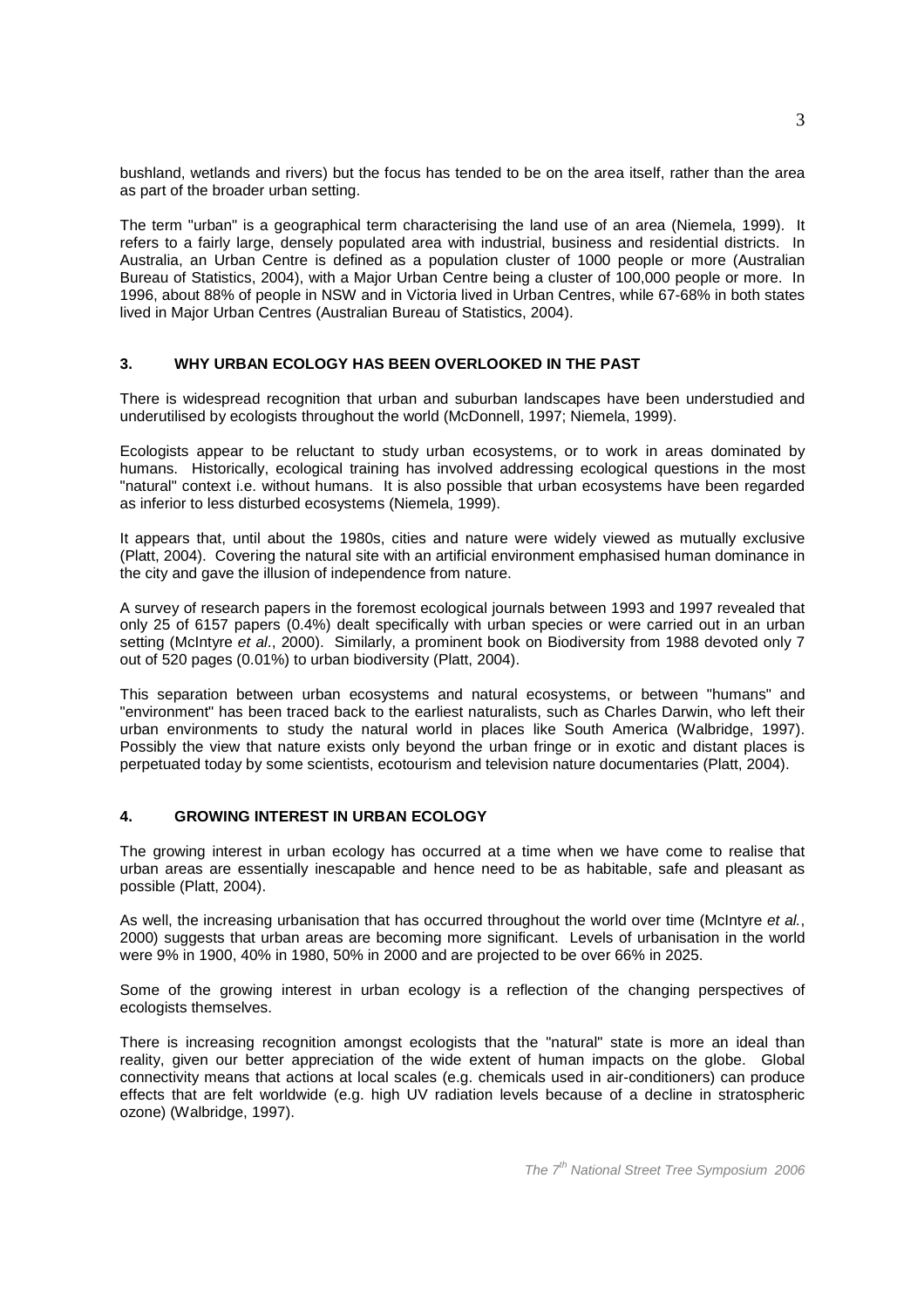Recently, there has been more ecological interest in "disturbance" and how it can determine ecosystem structure. Disturbance includes fire, floods, hurricanes and human activities.

Furthermore, ecologists are now more aware of and concerned about the effects of humans on ecosystems (Walbridge, 1997). Some of these effects (Vitousek et al., 1997) include the observations that -

- more than half the earth's fresh water is used by humans
- nearly half of the land surface has been transformed by human action
- more atmospheric nitrogen is fixed by human activities than by all natural terrestrial processes combined
- human activities are leading to significant losses of biodiversity

The recognition of environmental problems and the sustainability crisis in many urban areas has also encouraged a focus on urban ecology. The urban sprawl associated with urbanisation in Australia and the USA has created a range of environmental, social and economic problems (Platt, 2004).

Over the same period, the concept of "ecological services" provided by nature to human society was developed by the biologists Paul Ehrlich and Gretchen Daily (Daily, 1997). These services are provided in both rural and urban settings and have helped to reinforce the idea that cities and nature are not mutually exclusive.

## **5. URBAN ECOSYSTEMS IN THE SPOTLIGHT – Long Term Ecological Research sites (LTERs)**

**The LTER Network** (The US Long Term Ecological Research Network, 2004) was established in 1980 by the National Science Foundation to support research on long-term ecological phenomena over broad spatial scales, mostly in the USA. The network consists of 26 sites and involves more than 1800 scientists and students. It aims to provide the scientific community, policy makers and society with the knowledge and predictive understanding necessary to conserve, protect, and manage the nation's ecosystems, their biodiversity, and the services they provide.

In late 1997, two new LTERs were established - one in Baltimore, Maryland and one in Phoenix, Arizona (Walbridge, 1998). What was significant about these two LTERs was that they were both in densely populated urban areas and, in fact, the first urban LTERs in the network. These LTERs ushered in a new era of institutional recognition for urban ecology (Parris, 2004).

The Baltimore Ecosystem Study (BES) aims to understand metropolitan Baltimore as an ecological system - how both the ecological and engineered systems work, and how the ecosystems change over long time periods. The Central Arizona-Phoenix Urban LTER (CAP) aims to monitor humaninduced ecological transformations, resulting from rapid land-use transformations, in Phoenix, Arizona; Arizona is the second fastest growing state in recent years, and the population of the Phoenix metropolitan area has doubled twice in the past 35 years.

Other groups with interests in urban ecology can be found in a range of countries and sectors. There are research institutes with university affiliations, including the following - the Institute of Urban Ecology (IUE) within Douglas College, Canada; the Urban Ecology Institute (UEI) within Boston College, USA; the Hixon Centre for Urban Ecology within Yale University, USA; and the Australian Research Centre for Urban Ecology (ARCUE) in Melbourne involving the Botanic Gardens and University of Melbourne.

There are also government agencies, such as the USDA Forest Service's Urban Forest Research Unit (with groups in Syracuse, Chicago, San Francisco and Davis) and the National Park Service Centre for Urban Ecology (CUE) based in Washington, DC.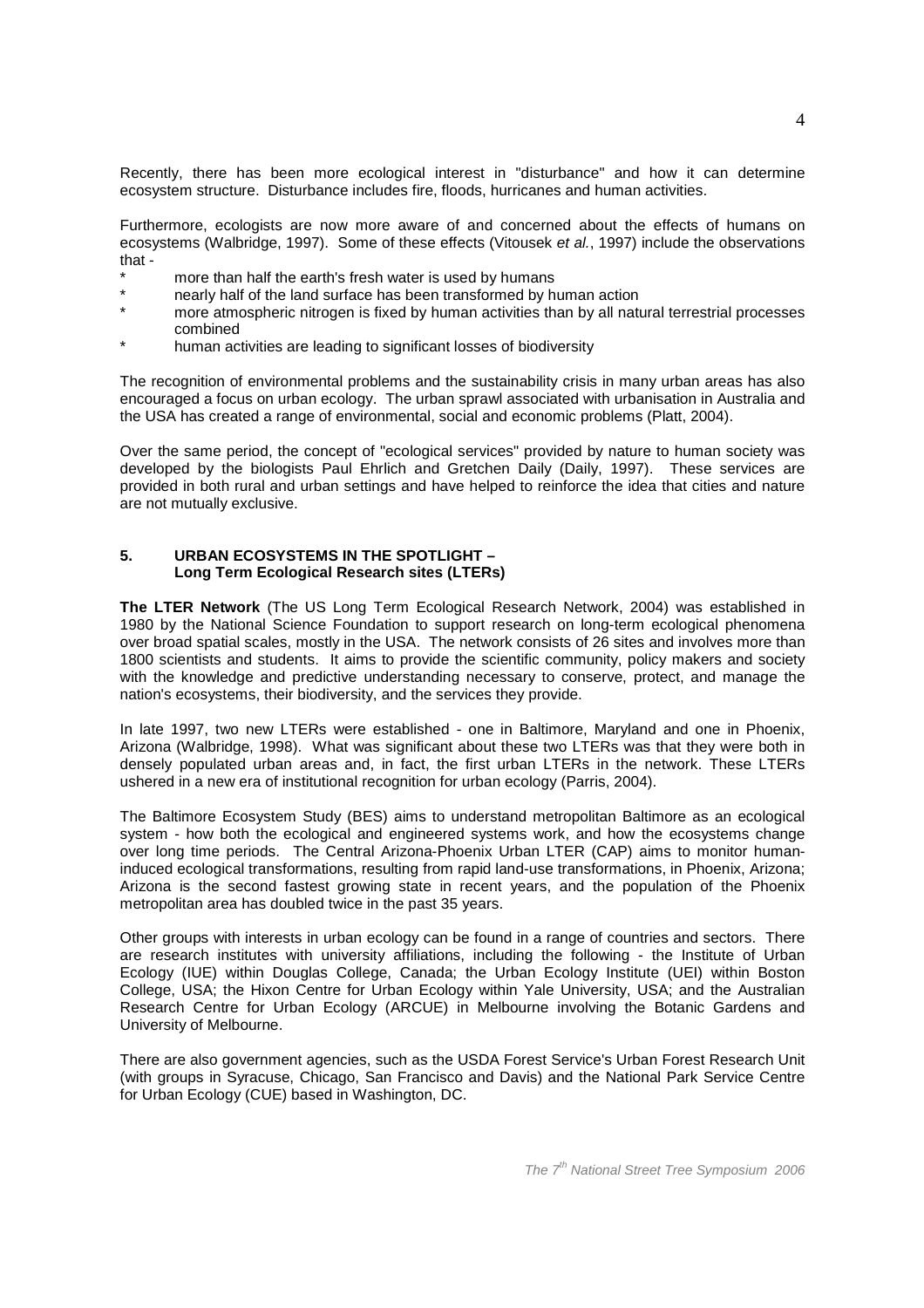The range of non-profit organisations includes Urban Ecology in San Francisco, USA (dating from 1975), the Trust for Urban Ecology (TRUE) in London, UK (1976) and Urban Ecology Australia in Adelaide, Australia (1991).

## **6. URBAN ECOSYSTEMS - KEY FEATURES**

In urban ecosystems, Homo sapiens is the keystone species controlling ecosystem structure and function (Walbridge, 1997). The biotic community includes humans, as well as both locally native and introduced species of both flora and fauna. The physical environment includes natural features (e.g. rivers, mountains) as well as built structures or infrastructure (e.g. buildings, roads). The natural component is often hidden by the strong human domination of the landscape.

The main difference between urban and "natural" ecosystems is the degree of human influence, as it affects both the biotic and physical environment e.g. the presence of exotic flora and fauna and pollution in air, water and soil (McIntyre et al., 2000). Introduced species can add to the diversity of urban species richness, but may depress populations of native species (Niemela, 1999); nevertheless, it has often been observed that species richness is higher in intermediately disturbed sites than in heavily disturbed sites (city centres) or undisturbed sites (natural forests).

The physical and social characteristics of urban ecosystems are dynamic and heterogeneous (McIntyre et al., 2000). Urban ecosystems have small habitat "patches" and these are often isolated from each other by a matrix of built environment (Niemela, 1999).

## **7. URBAN ECOLOGY STUDIES**

Five types of ecological studies involving urban environments have been recognised (McIntyre et al.,  $2000$ ) -

- (1) comparison of different land-use types within an urban setting studies are needed to calculate structural variables like % vegetative cover, % canopy cover, average building height or housing density
- (2) comparison of an urban area with a nearby "natural" area this asumes that "urban" areas are characterised by the presence of humans and "natural" areas by their absence (i.e. at opposite ends of the spectrum); such studies could include species comparisons between an urban bushland remnant and "natural" bushland in a nearby National Park
- (3) gradient analysis ecological effects of urbanisation are assessed along a gradient, usually simply the distance from a city's geographic centre; biotic, physical and social variables (e.g. human population density, housing density, traffic volume, air quality and species richness) are then correlated with position along this gradient
- (4) urban succession studies of urban development dynamics are undertaken by monitoring a single area over time
- (5) ecological "footprint" analysis calculations are made of the land / ecosystem area needed to supply the material and energy flows to sustain humans and industry in the urban area

## **8. URBAN ECOLOGY - WHERE DOES THE URBAN FOREST FIT IN?**

The urban forest is the most conspicuous element of "nature" in urban ecosystems and has a vital role to play in urban ecology. Urban trees have come to symbolise green, healthy cities and are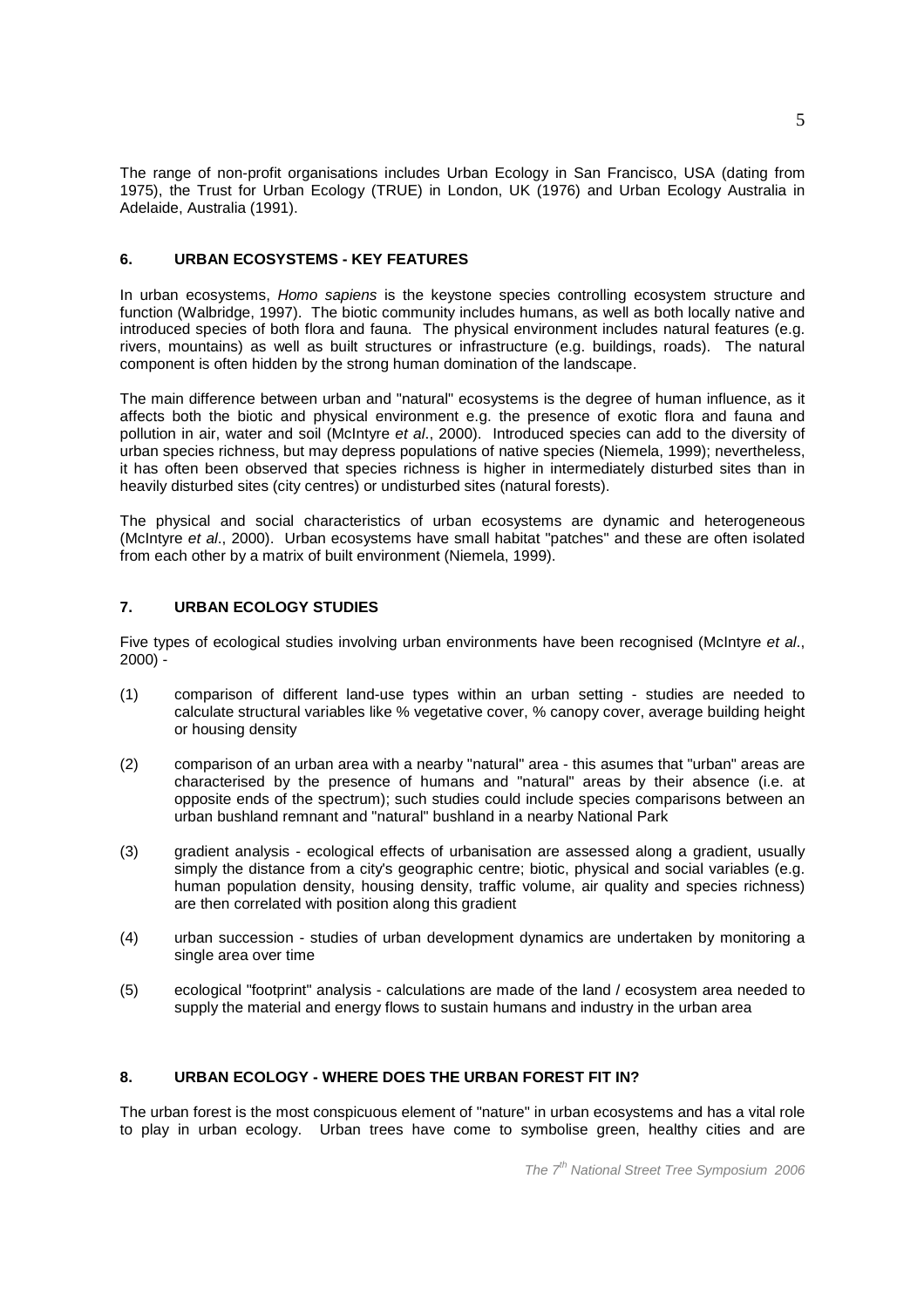recognised as a key contributor to high quality urban environments. They also support other elements of nature, such as urban fauna.

The urban forest is often regarded as a city's natural capital, or the principal of an investment that keeps providing interest over time as benefits to humans.

Urban and community forests are also windows into the souls of our cities (McPherson, 1998). They reflect the values, lifestyle preferences and aspirations of current and past residents. By understanding a city's vegetation resource, we can better understand to what degree and how private and public institutions wish to invest in the future. Also, understanding an urban forest's structure is prerequisite to quantifying its function and value.

Unfortunately, however, urban forests are often taken for granted, overlooked, or under threat, despite the fact that they are quietly working full-time to make cities more livable (McPherson & Simpson, 2003).

Considering ecological principles in relation to urban environments can, however, lead to some interesting debates; for example, cities located in arid environments might question whether the planting of vegetation should be encouraged or discouraged and what types of vegetation might be appropriate (Walbridge, 1997).

Integrative studies in urban ecology, with a focus on vegetation and trees (natural aspects), but with links to urban dwellers (socio-cultural aspects), are beginning to appear. For example, one such study found that, after accounting for variations in population density, there was a positive relationship between the likelihood of a community to contain areas with trees and grass and its level of income and education (Grove & Burch, 1997).

## **9. CURRENT SOCIAL ATTITUDES TOWARDS NATURE**

Current social attitudes held by an urban society towards nature are seen as a continuum of values, involving both subconscious and conscious components (Miller, 1997). They are reflected in the following five groups -

- people with a love of and dependency on nature people in this group must live in nature and draw subsistence from it; this group includes remaining hunter-gatherer societies and individuals who seek to live in wilderness areas
- people who seek renewal in nature many city dwellers reflect this attitude, by renewing themselves spiritually through periodic contact with nature, whilst spending most of their lives in urban areas at urban tasks
- people who prefer tamed nature this group includes people who are satisfied by occasional contact with nature, but prefer the tamed nature of yards, high density camping grounds, or motorised outdoor recreation
- nature neutrals people in this group are those who have no interest in nature and are quite comfortable in areas devoid of nature; nature does not matter to them
- hature haters this group includes people who see nature as messy or threatening or in conflict with their lifestyle and in need of control by humans

Another aspect of our relationship with nature, and a rather disturbing one, is a recently recognised condition known as "plant blindness" (Moss Warner, 2004), with the symptoms of -

- the inability to see or notice plants in one's environment
- the inability to recognise the importance of plants in the biosphere and in human affairs
- the inability to appreciate the aesthetic and biological features of plants
- the anthropocentric ranking of plants as inferior to animals, so that plants are believed to be not worthy of human consideration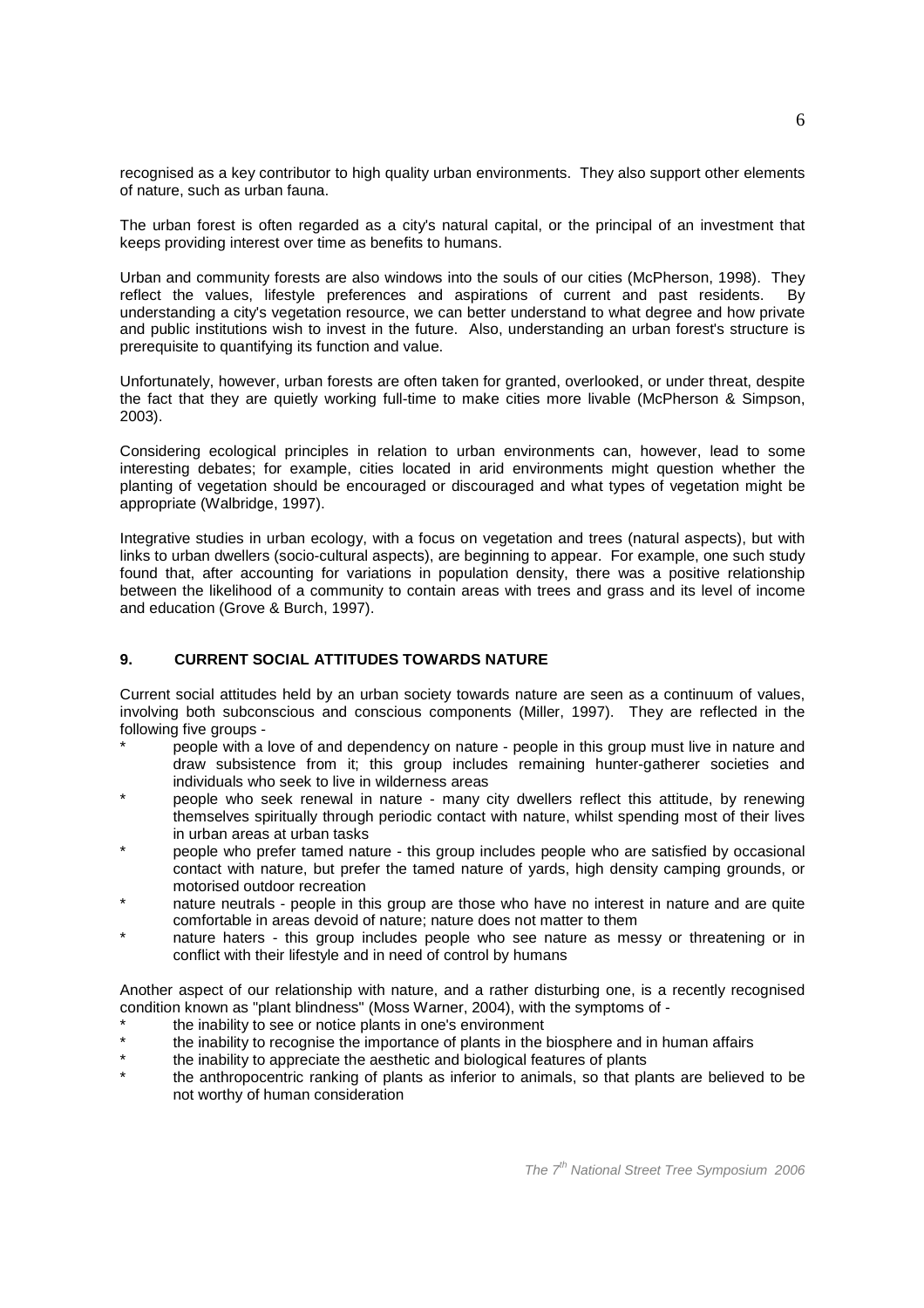People with "plant blindness" are probably "nature neutrals". It is possible that this is a growing group of people, as societies become more urbanised, housing types change and people have less and less contact with nature in their daily lives.

### **10. SOCIAL AND PSYCHOLOGICAL BENEFITS OF THE URBAN FOREST: The restorative power of nature**

Rachel and Stephen Kaplan have been studying the relationship between people and nature (in its broadest sense) for over 25 years (Kaplan et al., 1998). In particular, they have studied the way the natural environment can foster well-being and can enhance people's ability to function effectively.

Nature, in their research, includes a variety of outdoor settings, often nearby, that are encountered everyday and that have substantial amounts of vegetation e.g. parks, open spaces, street trees and backyard gardens. They can be small or large, visible through the window or more distant, and carefully managed or neglected.

Their research and that of others has shown that people generally do indeed prefer natural environments to other settings and that people experience benefits other than the mere fact of enjoyment. In particular, they have found that nature has the power to be restorative and calming, to allow people to recover from mental fatigue which results from our attempts to manage vast amounts of information. Symptoms of mental fatigue include difficulty in focusing, risk-taking activity, impatience and irritability. Nature allows people to become comfortable, civil and effective once again.

They note that it is not just the sensational or extraordinary landscapes that are important and deserve respect and protection. They recognise the importance of ordinary, close-at-hand landscapes. Whilst these landscapes may not be famous or spectacular, they are the places that nourish people on a daily basis.

## **11. CASE STUDIES INVOLVING THE RESTORATIVE POWER OF NATURE**

Some specific examples of the restorative power of nature include the following.

One of the best known studies into the restorative power of nature was described by Roger Ulrich (1984) who examined the restorative effect of natural views (trees) on surgical patients in a hospital. He found that patients recovering after abdominal surgery had different recovery experiences, depending on whether they were in a room with a window view of a natural setting or of a brick building wall. Those who looked out on a small stand of deciduous trees -

- had shorter post-operative hospital stays
- received fewer negative evaluative comments in nurses' notes
- took fewer potent analgesics

If window views of plants could shorten postoperative hospital stays by the 8.5% reported in Ulrich's study, the annual health cost savings in the USA would total several hundred million dollars (Ulrich, 1986).

Moore (1981) found that the use of health services by prisoners was significantly lower if the prisoners had views of nature (farmlamd) from their cells, rather than views of the prison interior.

Rachel Kaplan and Steven Kaplan carried out studies on nearby nature and the workplace (Kaplan et al., 1988; Kaplan, 1993), in recognition of the fact that most daytime hours for many people are spent at work. They found that nearby nature, even when only viewed from the window, had a substantial beneficial effect in the work setting, affecting job satisfaction and well-being.

There are now many studies indicating that vegetation aids in the recovery from mental fatigue (see Kuo & Sullivan, 2001a, p.347), providing enhanced cognitive functioning as measured by both self-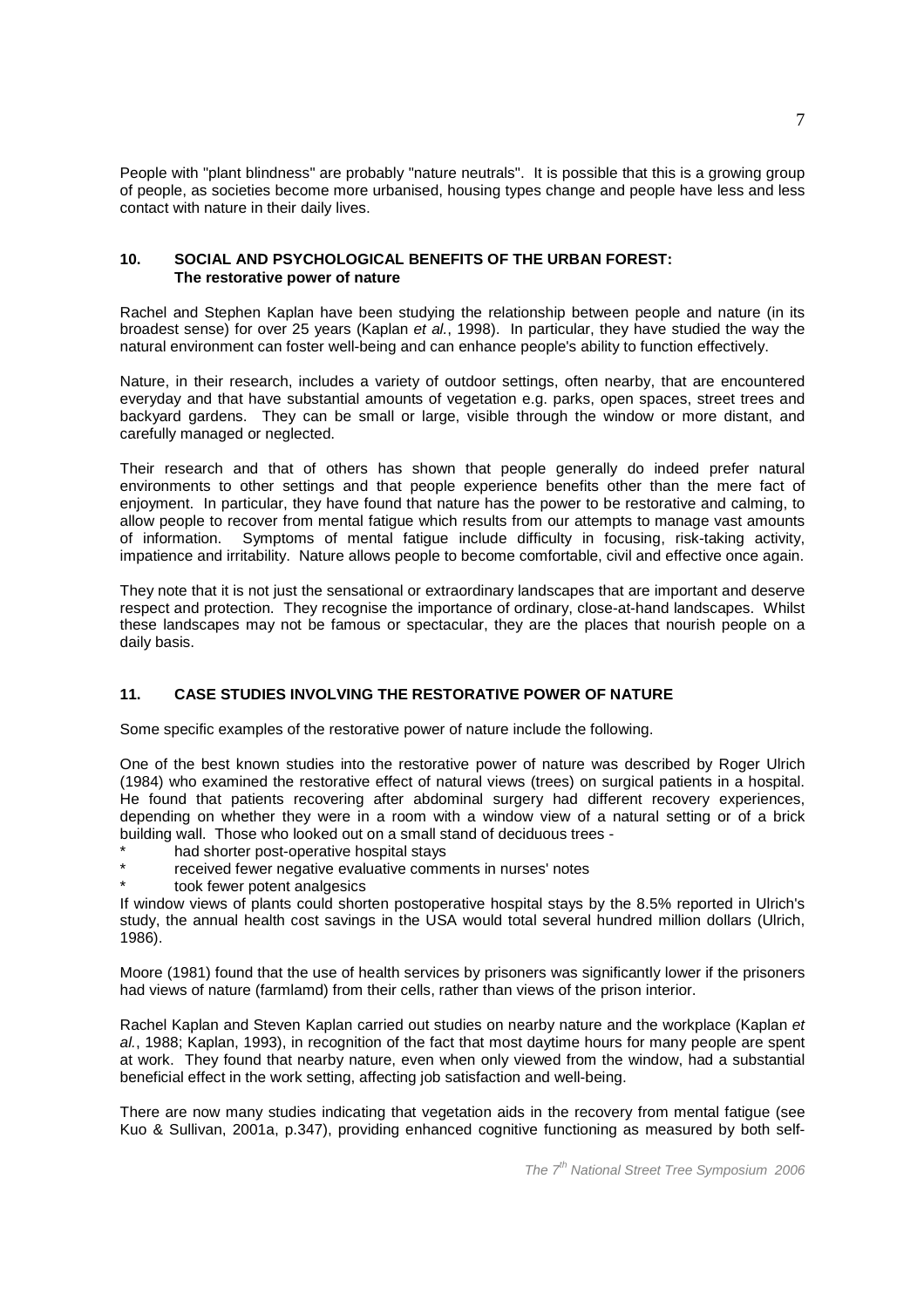report and performance on objective tests. Vegetation in these studies is represented by contact with nature in a variety of forms - community parks, window views and interior plants, as well as more natural areas.

Steven Kaplan (1995) proposed, in his Attention Restoration Theory, that contact with nature can renew the resource underlying our capacity to direct attention by providing elements that are effortlessly engaging or involve our involuntary attention. It is believed that this gives our directed attention (or voluntary attention) a chance to rest and helps overcome the mental fatigue associated with continued directed attention.

In residential settings, views of nature have been linked to (see Faber Taylor et al., 2002) -

- residential satisfaction (Kaplan, 1985)
- enhanced well-being (Kaplan, 2001)
- more effective patterns of coping (Kuo, 2001)
- greater day-to-day effectiveness (Tennessen & Cimprich, 1995)

In a study of the well-being of children in poor urban environments, Wells (2000) found that the nearby natural environment plays a far more significant role than had previously been recognised. By examining the cognitive functioning (i.e. attentional capacities) of 17 children initially in poor housing and the same children after they moved to better housing with more natural resources, Wells found that children whose homes improved the most in terms of greenness following relocation also tended to have the highest levels of cognitive functioning following the move.

Urban forests and parks have been found to be areas that serve as refuges for privacy, away from home and work environments (Hammitt, 2002). People visiting these areas for privacy stated that the most important benefit they obtained was the opportunity for "reflective thought". The most important reasons for visiting these urban forest and park areas were to be away from crowded places and daily routines of work and home, as well as to go to a place of peace and quiet.

#### **12. SOCIAL AND PSYCHOLOGICAL BENEFITS OF THE URBAN FOREST – The research of Frances Kuo, William Sullivan and others**

At the University of Illinois Human-Environment Research Laboratory (HERL), Frances Kuo, William Sullivan and others are studying how residents of inner city areas respond to trees and other vegetation and how the physical and psychological health of individuals and communities can improve when nearby nature and natural views are present (Human-Environment Research Laboratory, 2002). Their research has built upon other work carried out by USDA Forest Service researchers, including social scientists (Dwyer et al., 1991 & 1992), and Charles Lewis (Lewis, 1996).

As a result of extensive research, Kuo (2001) suggests that nature may be an essential component of a fit human habitat, given the apparent effects of nature on blood pressure, heart rate, mood, day-today effectiveness, social behaviour cognitive functioning and work performance. She goes on to say that "Regular contact with nature may be as important to our psychological and social health as the regular consumption of fruit and vegetables is to our physical health."

Practical application of their research has resulted in recommendations that -

- people should spend time in green, natural settings to relax and revive the ability to concentrate on challenging tasks
- trees should be planted and maintained near homes, schools, work sites and other places where concentration and mental energy were needed most
- indoors, time should be spent in places where there is a green view from the window and desks at work and school should be arranged to provide a green view
- green spaces should be created, especially in inner city neighbourhoods

The research supporting these recommendations is summarised in the following six themes.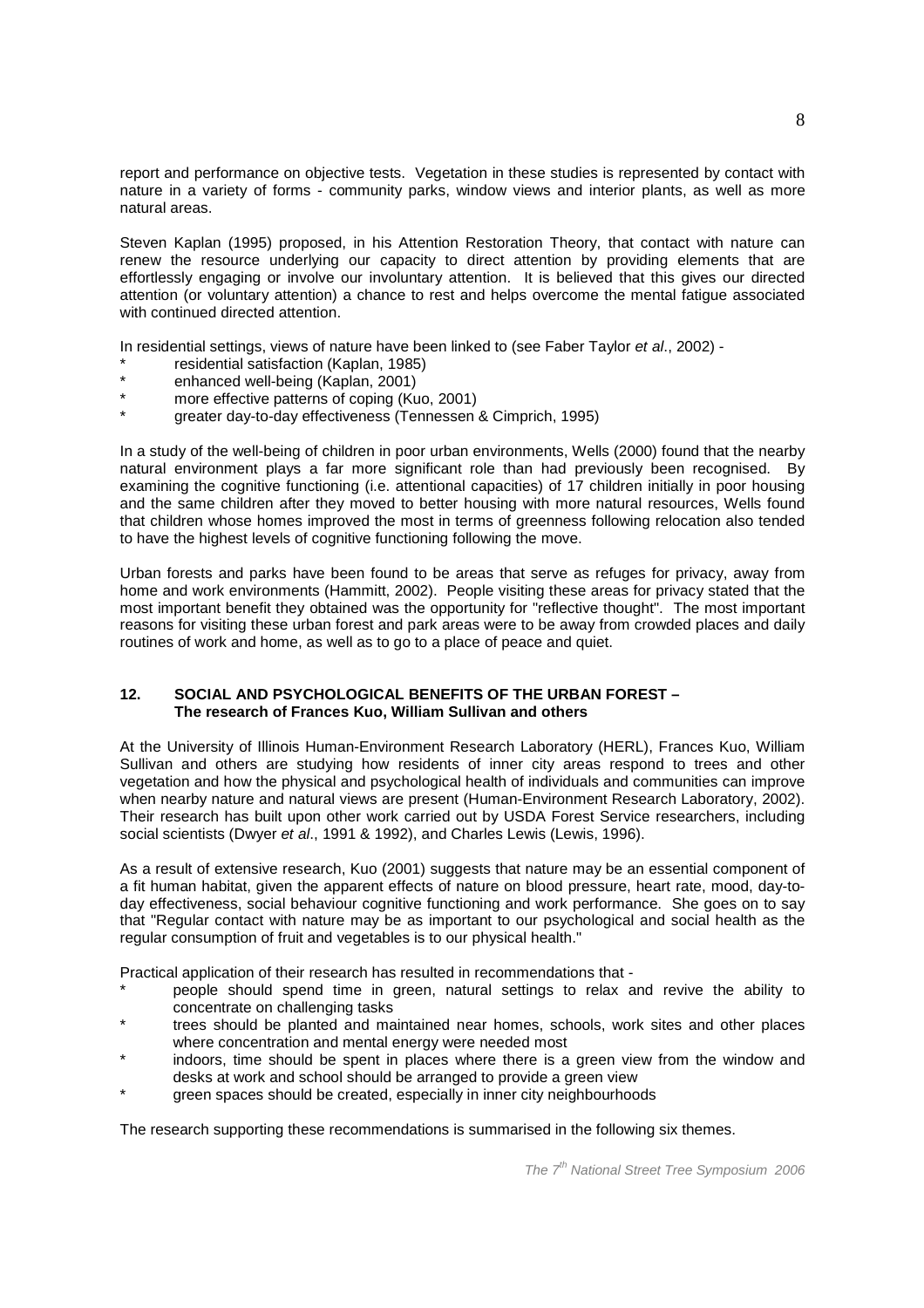#### (1) Canopy and Crime: Green Streets, not Mean Streets

In a study of a Chicago public housing development, involving 98 apartment buildings over two years, it was found that apartment buildings surrounded by trees and greenery were dramatically safer than buildings without green. Higher levels of greenery reduced total crimes by 52% (Kuo & Sullivan, 2001a). The greener the surroundings, the fewer were the crimes against people (down by 56%) and property (down by 48%). It is believed that greenery helps by -

- reducing aggression, since people feel more relaxed
- bringing people together outdoors, which increases surveillance
- indicating that a building is cared for by its residents, and that they watch over it and each other

Tall trees and open, grassy areas with low shrubs and flowers that preserve visibility are recommended as potential crime deterrents. It was recognised by the authors that criminals can use dense vegetation like shrubs to conceal their activities and that such vegetation that blocks views can sometimes evoke fear and fear of crimes (Talbot & Kaplan, 1984). However, not all greenery blocks views.

(2) Vegetation and Violence or Cooler in the Shade: Aggression and Violence are Reduced with Nature Nearby

In a study of the relationship between the outdoor environment and family violence in an inner city public housing project, involving 145 residents, it was found that families with trees and greenery in their immediate outdoor surroundings had safer domestic environments than families in buildings barren of nature (Kuo & Sullivan, 2001b). Levels of mental fatigue were also higher in buildings devoid of nature, and aggression accompanied this mental fatigue.

It appears that exposure to trees and greenery reduces mental fatigue and associated feelings of irritability, thereby helping people to concentrate and become both more able and willing to deal with problems thoughtfully and less aggressively.

(3) Kids and Concentration or Go Out and Play: Nature Adds up for ADD Kids

A study of 96 children in the 7-12 age group, formally diagnosed with ADD or ADHD, has found that the symptoms of children with Attention Deficit Disorder (ADD) are relieved after contact with nature and that the greener the setting, the greater is the relief (Faber Taylor et al., 2001). By comparison, activities indoors such as watching TV, or outdoors in paved, non-green areas, leave ADD children functioning worse. Children with ADD have chronic difficulty paying attention and focusing on tasks. They are impulsive, prone to outbursts and sometimes aggressive. Often their behaviour results in family conflict, peer rejection and academic failure. The information also applies to ADHD which is a broader diagnostic term under which a child can be diagnosed as predominantly inattentive (attention deficit), or inattentive and hyperactive/impulsive; only inattention was examined in this study, not hyperactivity.

It is thought that children, like adults, become fatigued from concentration on schoolwork and structured activities; to refresh and renew their voluntary attention, the use of involuntary attention helps, such as by contact with nature.

It was recommended that, before beginning activities that demand attention, like school or homework, children should go out and play in a green yard or park. Furthermore, it was suggested that recess in schools should be taken in green schoolyards.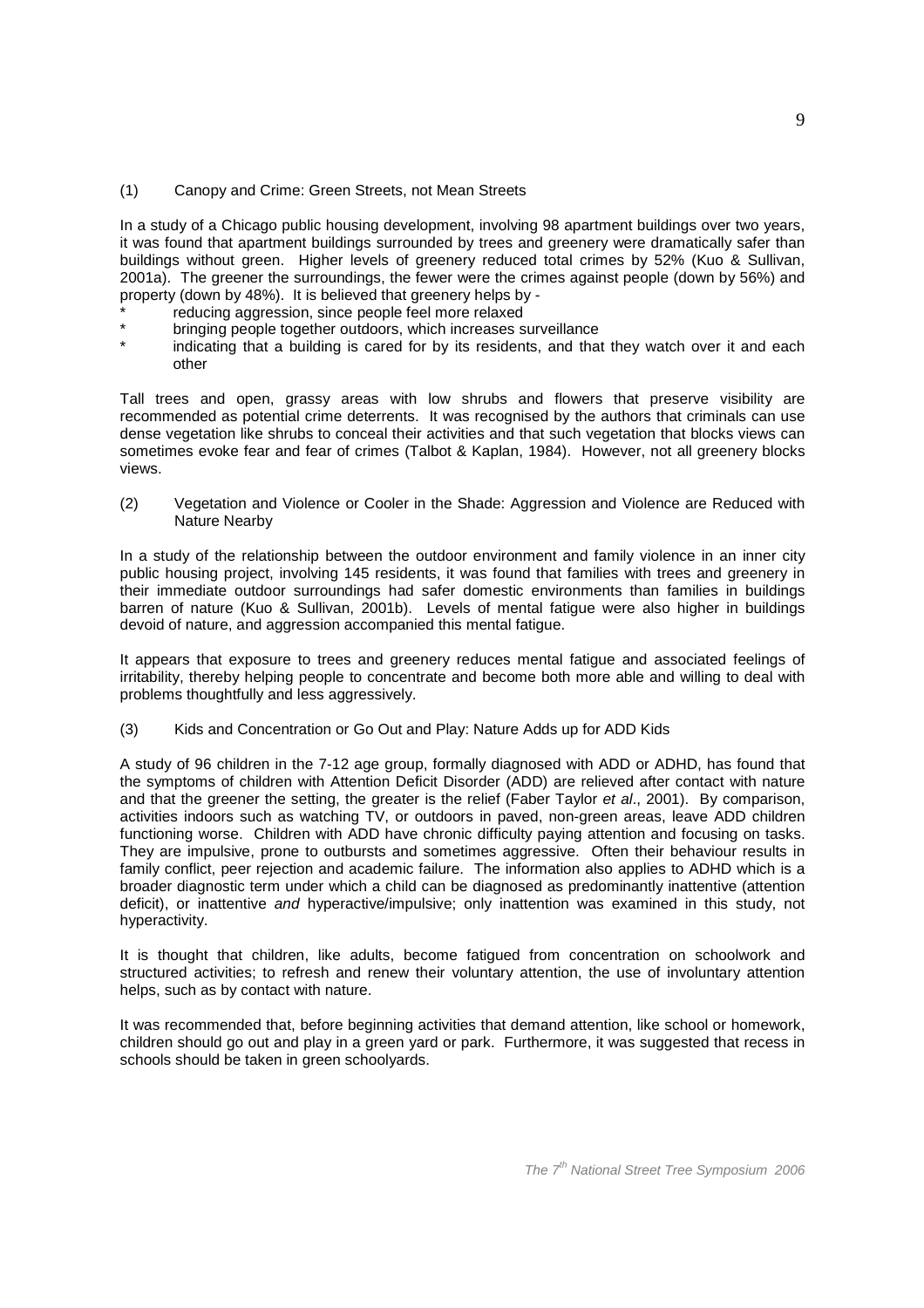(4) Girls and Greenery: Views of Green Help Girls Succeed

A study of 169 inner city children in a Chicago public housing development (Faber Taylor et al., 2002) found that the greener and more natural a girl's view from home, the better she scores on tests of selfdiscipline (including tests of concentration, impulse inhibition and delay of gratification). The greater a girl's self-discipline, the better she is able to avoid dangerous, unhealthy or problem behaviours and behave in ways that foster life success.

It was recommended that girls should be encouraged to study or play in rooms with a view of nature, and also to play outdoors in green spaces and have recess in green schoolyards, which may be especially helpful for renewing children's concentration. It was also suggested that the practice of constructing treeless residential developments might have important unintended costs (Faber Taylor et al., 2002).

(5) Neighbours and Nature or Nice to See You: How Trees Build a Neighbourhood

In an observational study of 59 common outdoor spaces of a large public housing development in Chicago, Illinois, it was found that the more trees and grass present, the more those spaces were used by residents (Sullivan et al., 2004). This created more opportunities for informal social interaction. Compared to residents living near barren spaces, residents closer to green spaces enjoyed more social activities, had more visitors, knew more of their neighbours and had stronger feelings of belonging.

It was suggested that the results from this study of a profoundly poor neighbourhood could be generalised to other neighbourhoods that are not poor - that strong social ties are important for a variety of reasons (e.g. building consensus on values and norms, monitoring neighbourhood activity and intervening if problem behaviours occur and defending their neighbourhoods against crime). It was also thought to be worth investigating in otherwise barren, new housing developments.

In another study using interviews with 145 (female) residents of 28 high-rise buildings of a large public housing development in Chicago, Illinois, it was found that the presence of trees and grass supported common space use and informal social contact among neighbours (Kuo et al., 1998).

(6) Plants and Poverty or Green Relief: Trees Ease Poverty in Inner City Neighbourhoods

In a study of 145 urban public housing residents randomly assigned to buildings with and without nearby nature, attentional functioning (via attentional testing) and effectiveness in managing major life issues (via self-reporting in structured interviews) were compared (Kuo, 2001). When trees and greenery were immediately outside their apartments, inner city residents coped better with the demands of living in poverty, felt more hopeful about the future, and managed their most important problems more effectively.

Kuo made the comment - "It is striking that the presence of a few trees and some grass outside a 16 storey apartment building could have any measurable effect on its inhabitants' functioning. It is all the more surprising that such a modest dose of nature could enhance an individual's capacity to manage the most important issues in her life, with an effect comparable to that of major factors such as health and age."

### **13. OTHER URBAN GREEN**

Although the focus of the TREENET Symposium is on urban trees and forests, it is important to consider other places for plants in urban ecosystems. Such plants can be found growing not in the natural ground or soil, but rather in creative adaptations with built infrastructure.

The importance of other urban green is that it may help overcome "plant blindness" in urban dwellers and cause them to reflect on the role of plants, including trees, in urban ecosystems.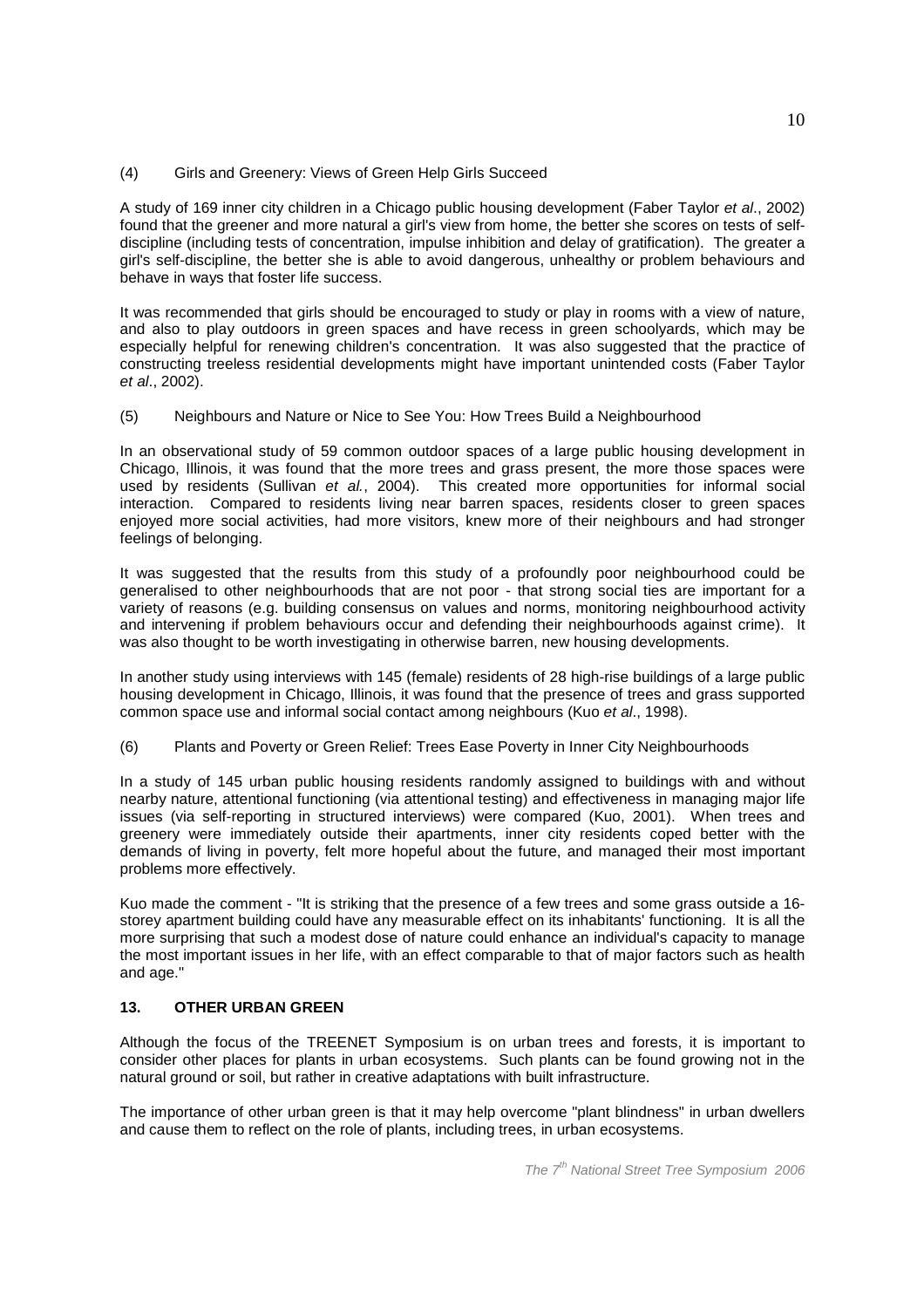Opportunities for other urban green are likely to be explored in the future in the following ways -

- roof gardens, which may or may not have human access such gardens can offer multiple environmental benefits
- vertical gardens and wall gardens these gardens offer the opportunity for green, when space is limited
- interior plantscapes the use of a few or many indoor plants can improve indoor air quality by removing volatile organic compounds (VOCs) (Wood et al., 2006); this, in turn, has implications for improved human health and productivity
- community gardens these gardens can help establish links between people in a community as well as re-establishing links between people and nature
- hydroponics food production using hydroponic systems is common at the fringes of urban areas, and may well increase within urban areas in the future

## **14. CONCLUDING COMMENTS: MAXIMISING THE BENEFITS FROM URBAN FORESTS**

The wide range of benefits associated with the urban forest makes it clear that urban trees belong in cities, alongside people, buildings, roads and other infrastructure. Whilst aesthetic and visual benefits are important, recent research has revealed a wealth of environmental, social, psychological and economic benefits associated with the urban forest.

The environmental and social benefits of the urban forest are highly relevant to the emerging area of research into urban ecology, which brings together the natural sciences (or biologically based ecology) and the social sciences (or social aspects of humans). Sustainable cities of the future will have, at their core, a healthy environment and a healthy community of urban dwellers. Urban ecology has emerged at a critical time in the process of global urbanisation.

The urban forest has a special role to play in urban ecology, since trees are the most conspicuous element of nature in cities. They are highly symbolic of green, healthy, liveable cities. Whilst they evoke strong responses, both positive and negative, from many people, there may be an increasing number of people who are "blind" to their existence and importance. Yet recent research has indicated that urban trees and other urban green may be essential to our social, psychological and spiritual well-being.

To maximise the benefits from urban trees, we need to market the importance of the urban forest more widely to decision-makers and the public, and in more creative ways, so that urban trees are seen as a normal part of the planning of city infrastructure and quality space is made available for them. Furthermore, resources are needed for their establishment and maintenance, as for any other infrastructure.

To guide the development of urban forestry and urban ecology in Australia, it is essential to undertake much more local research into these areas than has been the case to date.

#### **REFERENCES**

Australian Bureau of Statistics (2004) Glossary of statistical geography terminology. http://www.abs.gov.au/ Website updated 19 March 2004. Website accessed 14 June 2005.

Bisco Werner, J.E., Raser, J., Chandler, T.J. & O'Gorman, M. (undated) Trees mean business: a study of the economic impacts of trees and forests in the commercial districts of New York City and New Jersey. Trees New York and Trees New Jersey.

Daily, G.C. (ed.) (1997) Nature's services: societal dependence on natural ecosystems. Island Press, Washington, DC, USA.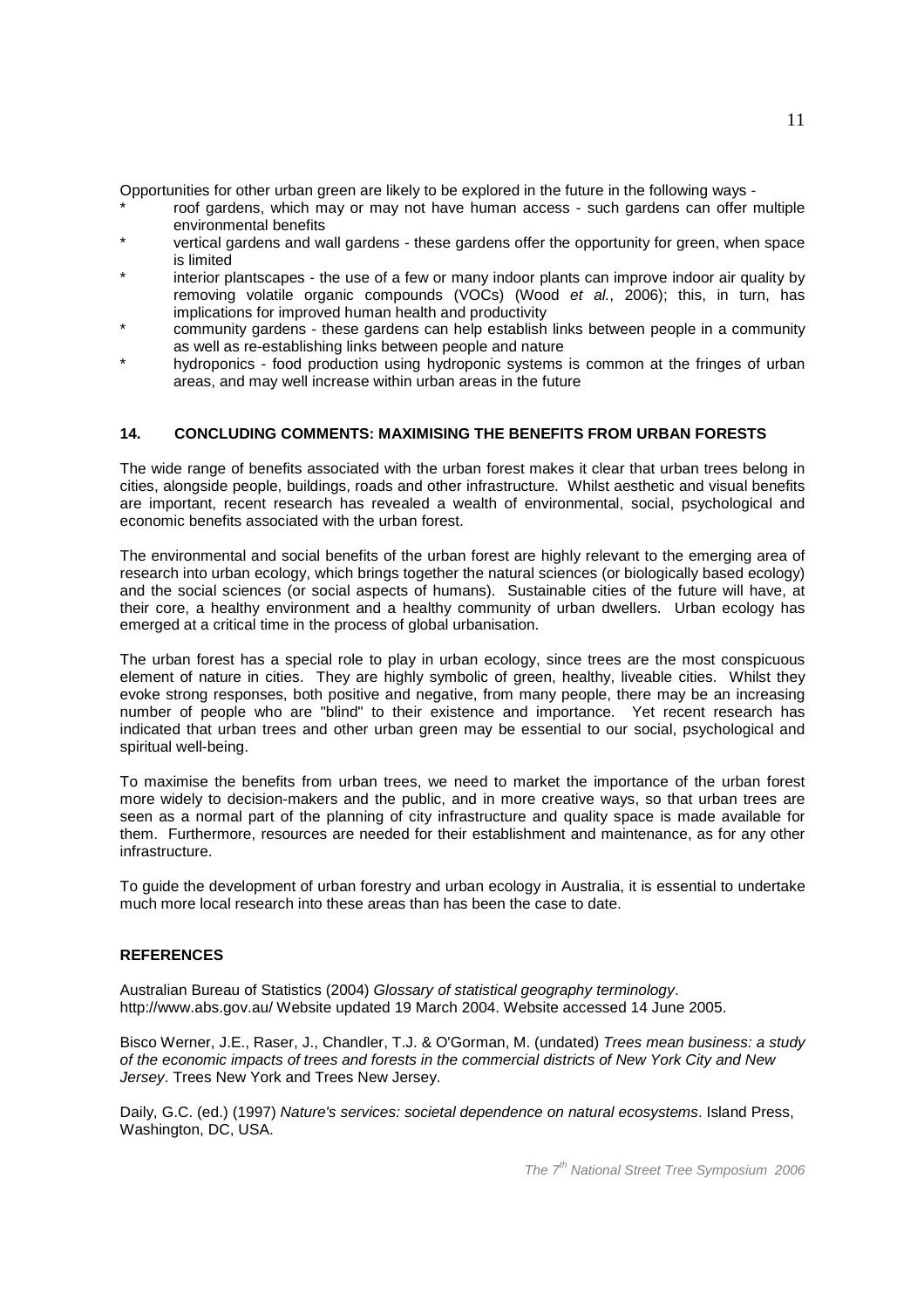Dwyer, J.F., McPherson, E.G., Schroeder, H.W. & Rowntree, R.A. (1992) Assessing the benefits and costs of the urban forest. Journal of Arboriculture 18(5): 227-234.

Dwyer, J.F., Schroeder, H.W. & Gobster, P.H. (1991) The significance of urban trees and forests: toward a deeper understanding of values. Journal of Arboriculture 17(10): 276-284.

Faber Taylor, A., Kuo, F.E. & Sullivan, W.C. (2001) Coping with ADD: the surprising connection to green play settings. Environment and Behaviour 33(1): 54-77.

Faber Taylor, A., Kuo, F.E. & Sullivan, W.C. (2002) Views of nature and self-discipline: evidence from inner city children. Journal of Environmental Psychology, Special Issue: Environment and Children 22: 49-63.

Grove, J.M. & Burch, W.R. Jr. (1997) A social ecology approach and applications of urban ecosystem and landscape analyses: A case study of Baltimore, Maryland. Urban Ecosystems 1: 259-275.

Hammitt, W. (2002) Urban forests and parks as privacy refuges. Journal of Arboriculture 28(1): 19-26.

Helms, J. (ed.) (1998) Dictionary of forestry. Society of American Foresters, Bethesda, USA.

Human-Environment Research Laboratory (2002) Human-Environment Research Laboratory, Natural Resources and Environmental Sciences, University of Illinois at Urbana Champaign. www.herl.uiuc.edu. Date accessed: 17 February 2005.

Kaplan, R. (1985) Nature at the doorstep: residential satisfaction and the nearby environment. Journal of Architectural and Planning Research 2: 115-127.

Kaplan, R. (1993) Urban forestry and the workplace. In: Gobster, P.H. (ed.) (1993) Managing urban and high-use recreation settings. Gen. Tech. Rep. NC-163.US Department of Agriculture, Forest Service, North Central Forest Experiment Station, St Paul, MN, USA. Pp. 41-45.

Kaplan, R. (2001) The nature of the view from home: psychological benefits. Environment & Behaviour 33: 507-542.

Kaplan, S. (1995) The restorative benefits of nature: Towards an integrative framework. Journal of Environmental Psychology 15: 169-182.

Kaplan, R., Kaplan, S. & Ryan, R.L. (1998) With people in mind: design and management of everyday nature. Island Press, Washington, DC, USA.

Kaplan, S., Talbot, J.F. & Kaplan, R. (1988) Coping with daily hassles: The impact of nearby nature on the work environment. Project Report, Cooperative Agreement 23-85-08. US Forest Service, North Central Forest Experiment Station, Chicago, IL, USA.

Konijnendijk, C.C. & Randrup, T.B. (2002) Editorial. Urban Forestry & Urban Greening 1 (2002): 1-4.

Kuo, F.E. (2001) Coping with poverty: Impacts of environment and attention in the inner city. Environment and Behaviour 33(1): 5-34.

Kuo, F.E. & Sullivan, W.C. (2001a) Environment and crime in the inner city: Does vegetation reduce crime? Environment and Behaviour 33(3): 343-367.

Kuo, F.E. & Sullivan, W.C. (2001b) Aggression and violence in the inner city: Effects of environment via mental fatigue. Environment and Behaviour 33(4): 543-571.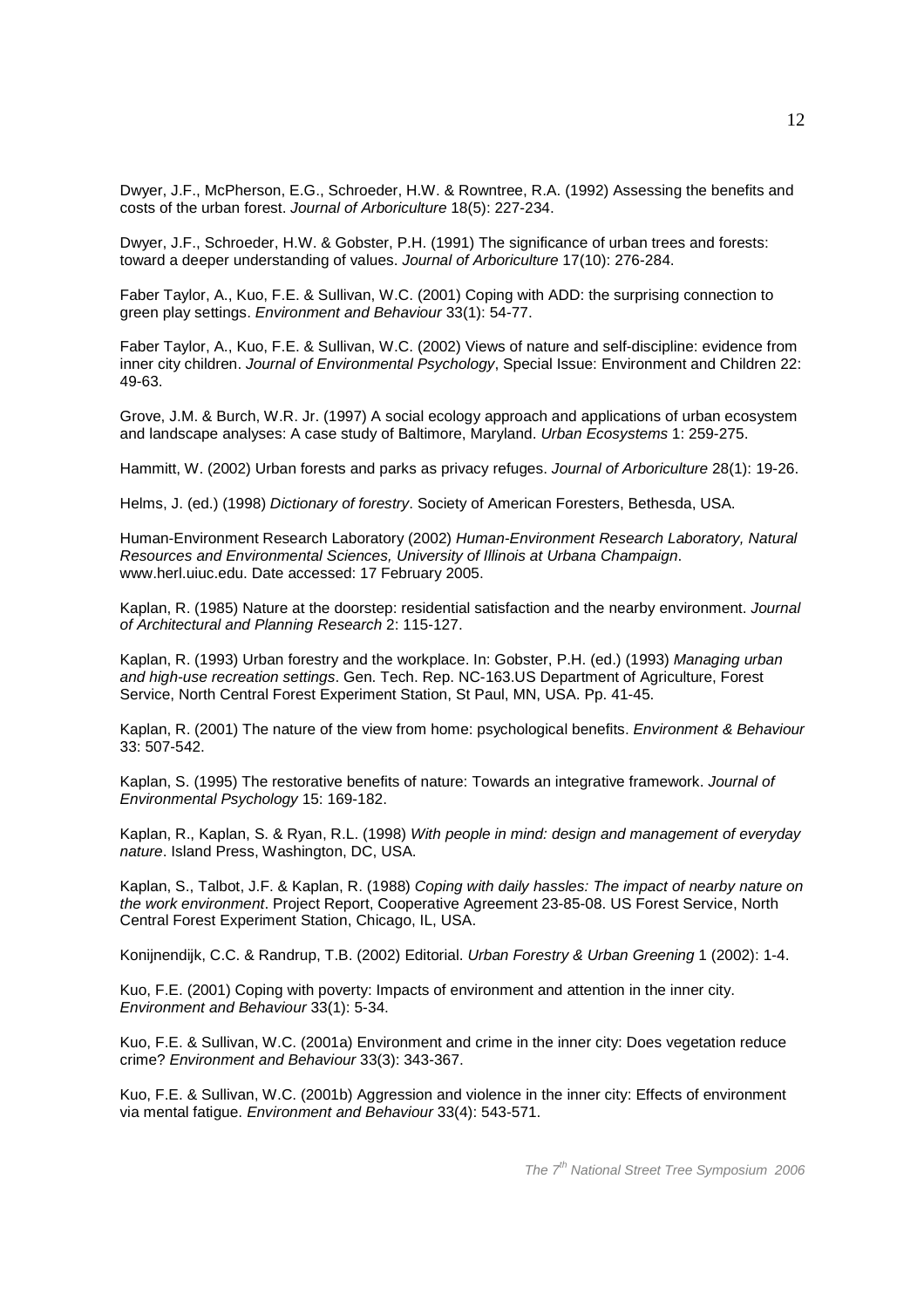Kuo, F.E., Sullivan, W.C., Coley, R.L. & Brunson, L. (1998) Fertile ground for community: Inner-city neighbourhood common spaces. American Journal of Community Psychology 26(6): 823-851.

Lewis, C.A. (1996) Green nature / human nature: the meaning of plants in our lives. University of Illinois Press, Urbana, IL, USA.

Lord, C.P., Strauss, E. & Toffler, A. (2003) Natural cities: urban ecology and the restoration of urban ecosystems. Virginia Environmental Law Journal 21: 317-350.

McDonnell, M.J. (1997) A paradigm shift. Urban Ecosystems 1: 85-86.

McIntyre, N.E., Knowles-Yanez, K. & Hope, D. (2000) Urban ecology as an interdisciplinary field: differences in the use of "urban" between the social and natural sciences. Urban Ecosystems 4: 5-24.

McPherson, E.G. (1998) Structure and sustainability of Sacramento's urban forest. Journal of Arboriculture 24(4): 174-190.

McPherson, E.G., Nowak, D.J. & Rowntree, R.A. (eds) (1994) Chicago's urban forest ecosystem: results of the Chicago Urban Forest Climate Project. Gen. Tech. Rep. NE-186. US Department of Agriculture, Forest Service, Northeastern Forest Experiment Station, Radnor, PA, USA. 201 pp.

McPherson, E.G. & Simpson, J.R. (2002) A comparison of municipal forest benefits and costs in Modesto and Santa Monica, California, USA. Urban Forestry & Urban Greening 1: 61-74.

McPherson, E.G. & Simpson, J.R. (2003) Potential energy savings in buildings by an urban tree planting program in California. Urban Forestry & Urban Greening 2: 73-86.

Miller, R.W. (1997) Urban forestry: planning and managing urban greenspaces. 2nd edition. Prentice Hall, Upper Saddle River, New Jersey, USA.

Moore, E.O. (1981) A prison environment's effect on health care service demands. Journal of Environmental Systems 11: 17-34.

Moss Warner, K. (2004) Showcasing and treasuring horticulture in public spaces. Acta Horticulturae 642: 101-107. (Proceedings of the XXVI International Horticultural Congress, Horticulture: art and science for life, Toronto, Canada, 11-17 August, 2002.)

Niemela, J. (1999) Is there a need for a theory of urban ecology? Urban Ecosystems 3: 57-65.

Parris, T.M. (2004) Urban ecology. Environment 46(5): 3.

Pickett, S.T.A., Burch, W.R. Jr., Dalton, S.E., Foresman, T.W., Grove, J.M. & Rowntree, R. (1997) A conceptual framework for the study of human ecosystems in urban areas. Urban Ecosystems 1: 185-199.

Platt, R.H. (2004) Toward ecological cities: adapting to the 21st century metropolis. Environment 46(5): 11-27.

Sullivan, W.C., Kuo, F.E. & DePooter, S.F. (2004) The fruit of urban nature: vital neighbourhood spaces. Environment and Behaviour 36(5): 678-700.

Talbot, J.F. & Kaplan, R. (1984) Needs and fears: the response to trees and nature in the inner city. Journal of Arboriculture 10(8): 222-228.

Tennessen, C.M. & Cimprich, B. (1995) View to nature: Effects on attention. Journal of Environmental Psychology 15: 77-85.